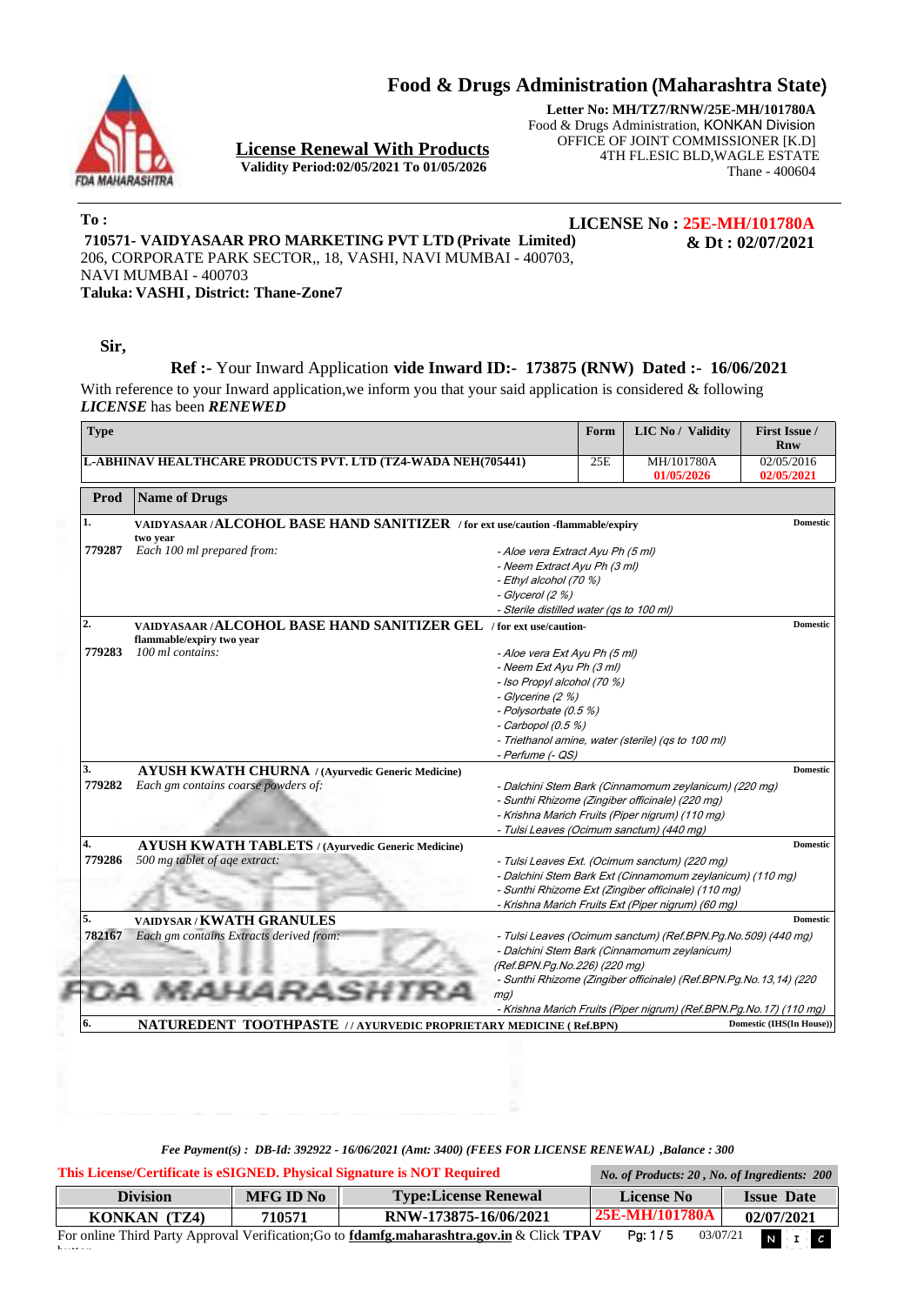|              |                                                                                                                            | - Siddha taila prepared with (In House) (20 %)<br>- Babool (Acacia leucophloea ) (In House) (1.17 GM)<br>- Vata (Ficus bengalensis) (In House) (1.17 GM)<br>- Udumbar (Ficus glomerata ) (In House) (1.17 GM)<br>- Ashwatha (Ficus religiosa ) (In House) (1.17 GM)<br>- Plaksha (Ficus lacor) (In House) (1.17 GM)<br>- Yashtimadhu (Glycyrhiza glabra ) (In House) (1.17 GM)<br>- Dalchini (Cinnamomum zeylanicum) (In House) (1.17 GM)<br>- Ealichi ( Elettaria cardamomum ) (In House) (1.17 GM)<br>- Tejpatra ( Cinnamom tamala ) (In House) (1.17 GM)<br>- Manjistha (Rubia cordifolia ) (In House) (1.17 GM)<br>- Khadir (Acacia catechu ) (In House) (1.17 GM)<br>- Lodhra (Symplocos racemosa) (In House) (1.17 GM)<br>- Kayphal ( Myrica nagi ) (In House) (1.17 GM)<br>- Musta (Cyperus rotundus) (In House) (1.17 GM)<br>- Agaru (Aquilaria agallocha ) (In House) (1.17 GM)<br>- Kapur (Cinnamomum camphora) (In House) (1.17 GM)<br>- Jaiphal (Myristica fragrans) (In House) (1.17 GM)<br>- Base material (Calcium carbonate, Sorbitol, Water,<br>Glycerine, Flavour Sodium CMC, Preservatives ) (In House) (100 %<br>QS) |                 |
|--------------|----------------------------------------------------------------------------------------------------------------------------|------------------------------------------------------------------------------------------------------------------------------------------------------------------------------------------------------------------------------------------------------------------------------------------------------------------------------------------------------------------------------------------------------------------------------------------------------------------------------------------------------------------------------------------------------------------------------------------------------------------------------------------------------------------------------------------------------------------------------------------------------------------------------------------------------------------------------------------------------------------------------------------------------------------------------------------------------------------------------------------------------------------------------------------------------------------------------------------------------------------------------------------|-----------------|
| 7.           | SUREKOF COUGH SYRUP / (Ayurvedic Proprietary Medicine)Cough syrup                                                          | Domestic (IHS(In House))                                                                                                                                                                                                                                                                                                                                                                                                                                                                                                                                                                                                                                                                                                                                                                                                                                                                                                                                                                                                                                                                                                                 |                 |
| 817533       | Each 5 ml contains extracts derived from:                                                                                  | - Vasa(Adhatoda vasica) (250 mg)<br>- Kantakari(Solanum xanthocarpum) (200 mg)<br>- Yashtimadhu(Glycyrrhiza glabra) (200 mg)<br>- Kankol (Piper cubeba) (100 mg)<br>- Pippali (Piper longum) (25 mg)<br>- Soonthi (Zingiber officinale) (25 mg)<br>- Haridra (Curcuma longa) (50 mg)<br>- Somlata (Ephedra vulgaris) (50 mg)<br>- Tulsi(Ocimum sanctum) (50 mg)<br>- Pudina satva (Mentha piperata) (2 mg)<br>- Kapoor (Borbneo camphor) (1 mg)                                                                                                                                                                                                                                                                                                                                                                                                                                                                                                                                                                                                                                                                                          |                 |
| 8.           | <b>SUREVAAT TABLETS</b> / Ayurvedic Proprietary Medicine/Joint pain                                                        | <b>Domestic (IHS(In House))</b>                                                                                                                                                                                                                                                                                                                                                                                                                                                                                                                                                                                                                                                                                                                                                                                                                                                                                                                                                                                                                                                                                                          |                 |
|              | <b>Each Film Coated Tablet Contains:</b>                                                                                   | - Shallaki extract (gum) (Boswelia serrata) (100 mg)<br>- Arjun extract (Terminalia arjuna) (50 mg)<br>- Ashwagandha (withania somnifera) (50 mg)<br>- Sunthi (Zingeber officinale) (50 mg)<br>- Nirgundi Extract (Leaf) (Vitex negundo) (50 mg)<br>- Sinhanaad guggul (Generic Preparation) (50 mg)<br>- Trayodashang guggul (Generic Preparation) (50 mg)<br>- Rasnadi guggul (Generic Preparation) (50 mg)<br>- Chopchini (Root) (Smilax china) (30 mg)                                                                                                                                                                                                                                                                                                                                                                                                                                                                                                                                                                                                                                                                               |                 |
|              |                                                                                                                            | - Sameerpannag (Generic Preparation) (10 mg)                                                                                                                                                                                                                                                                                                                                                                                                                                                                                                                                                                                                                                                                                                                                                                                                                                                                                                                                                                                                                                                                                             |                 |
|              |                                                                                                                            | - Langli Ext (Gloriosa superba ) (10 mg)<br>Domestic (IHS(In House))                                                                                                                                                                                                                                                                                                                                                                                                                                                                                                                                                                                                                                                                                                                                                                                                                                                                                                                                                                                                                                                                     |                 |
| 9.<br>577591 | VAIDYASAAR HAIR OIL /(AYURVEDIC PROPRIETARY MEDICINE)<br><b>EACH 100 ML PREPARED FROM:</b>                                 | - Amla (Emblica officinalis ) (In House) (20 GM)<br>- Bhringraj ( Eclipta alba ) (In House) (20 GM)<br>- Vat (Ficus Bengalensis) (In House) (10 GM)<br>- Japa (Hibiscus rosa sinences ) (In House) (5 GM)<br>- Bramhi ( Bacopa monnieri ) (In House) (5 GM)<br>- Musta (Cyperus rotundus) (In House) (5 GM)<br>- Neem (Azadirachta indica ) (In House) (5 GM)<br>- Methi (Trigonella foenum graecum ) (In House) (2.5 GM)<br>- Kumari (Aloe vera ) (In House) (2.5 GM)<br>- Ksheer ( Milk ) (In House) (50 ml)<br>- Narikel dugdha (Coconut milk ) (In House) (10 ml)<br>- Narikel Tel (coconut oil) (In House) (60 %)<br>- Til tel (Sesame oil) (In House) (40 %)<br>- Fragrance (-)                                                                                                                                                                                                                                                                                                                                                                                                                                                    |                 |
| 10.          |                                                                                                                            |                                                                                                                                                                                                                                                                                                                                                                                                                                                                                                                                                                                                                                                                                                                                                                                                                                                                                                                                                                                                                                                                                                                                          | <b>Domestic</b> |
| 779285       | <b>VAIDYASAAR KWATH SYRUP / (Ayurvedic Proprietary Medicine)</b><br>Each 10 ml contains extracts derived from:<br>MAHARASI | - Tulsi Leaves (Ocimum sanctum) (440 mg)<br>- Dalchini Stem Bark (Cinnamomum zeylanicum) (220 mg)<br>- Sunthi Rhizome (Zingiber officinale) (220 mg)<br>- Krishna Marich Fruits (Piper nigrum) (110 mg)<br>- Sugar Syrup and Flavor (- QS)                                                                                                                                                                                                                                                                                                                                                                                                                                                                                                                                                                                                                                                                                                                                                                                                                                                                                               |                 |

*Fee Payment(s) : DB-Id: 392922 - 16/06/2021 (Amt: 3400) (FEES FOR LICENSE RENEWAL) ,Balance : 300*

| This License/Certificate is eSIGNED. Physical Signature is NOT Required | No. of Products: 20, No. of Ingredients: 200 |                                                                                                          |                     |                   |
|-------------------------------------------------------------------------|----------------------------------------------|----------------------------------------------------------------------------------------------------------|---------------------|-------------------|
| <b>Division</b>                                                         | <b>MFG ID No</b>                             | <b>Type:License Renewal</b>                                                                              | <b>License No</b>   | <b>Issue Date</b> |
| KONKAN (TZ4)                                                            | 710571                                       | RNW-173875-16/06/2021                                                                                    | 25E-MH/101780A      | 02/07/2021        |
| $1 - \epsilon$                                                          |                                              | For online Third Party Approval Verification; Go to <b>fdamfg.maharashtra.gov.in</b> & Click <b>TPAV</b> | Pg: 2/5<br>03/07/21 | $N$ $I$ $C$       |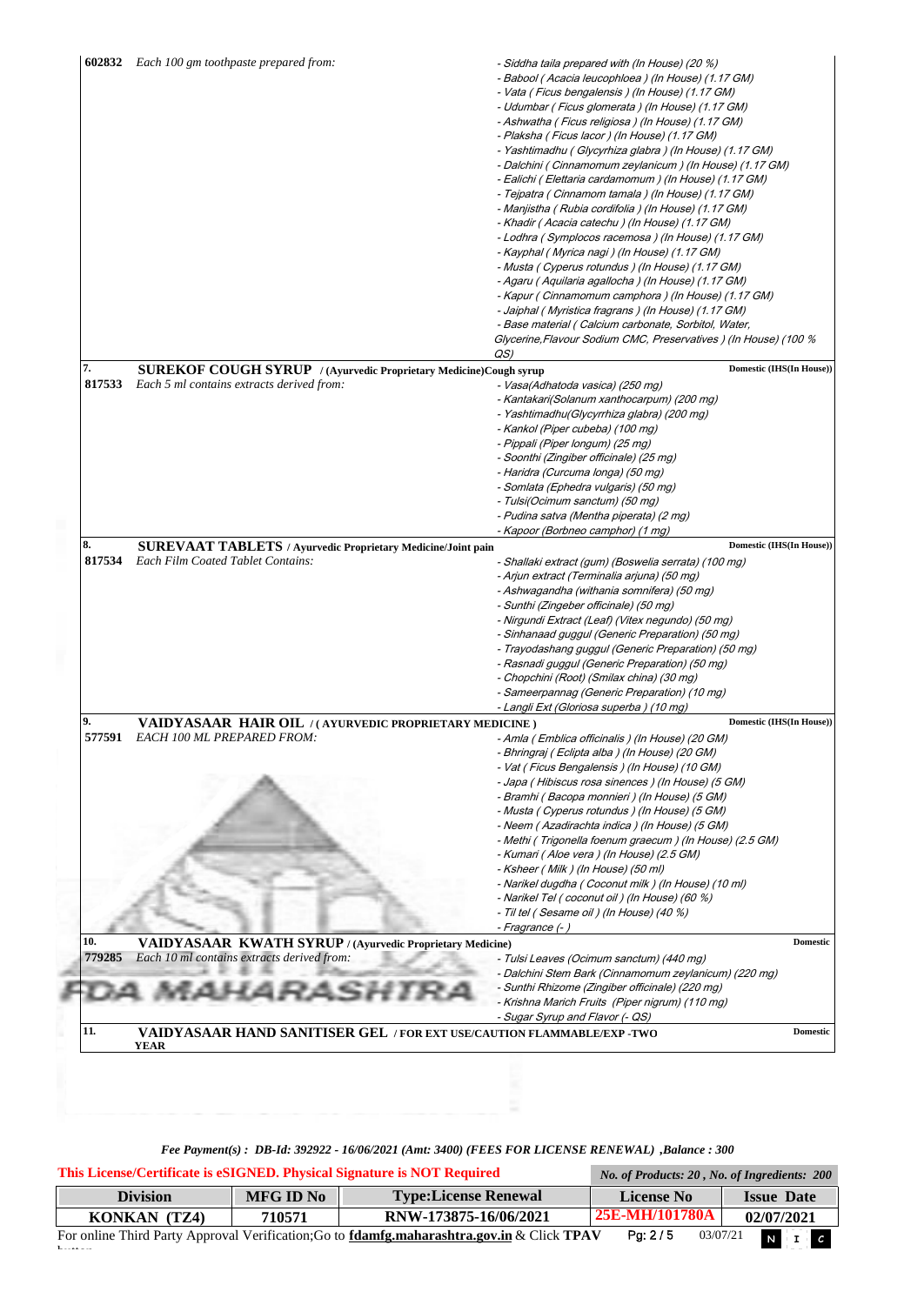| 782166 | Each ml prepared from the following ingredients $(\%w/w)$ :                                    | - Aloe vera Ext (5 ml)<br>- Neem Ext (5 ml)                            |
|--------|------------------------------------------------------------------------------------------------|------------------------------------------------------------------------|
|        |                                                                                                | - Iso Propyl alcohol (70 %)                                            |
|        |                                                                                                |                                                                        |
|        |                                                                                                | - Glycerine (2 %)                                                      |
|        |                                                                                                | - Polysorbate (0.5 %)                                                  |
|        |                                                                                                | $-$ Carbopol (0.5 %)                                                   |
|        |                                                                                                | - Triethanol amine, water (sterile) (Qs to 100 ml)<br>- Perfume (- QS) |
| 12.    | VAIDYASAAR NASAL oil DROPS / (Ayurvedic Proprietary Medicine)/indication -as per physician     | <b>Domestic</b>                                                        |
| 779284 | Each ml prepared from::                                                                        | - Jivanti (Leptadenia reticulata) (200 mg)                             |
|        |                                                                                                | - Devdaru (Cedrus deodara) (200 mg)                                    |
|        |                                                                                                | - Usheer (Viteveria zizanioides) (200 mg)                              |
|        |                                                                                                | - Tulsi (Ocimum sanctum) (100 mg)                                      |
|        |                                                                                                | - Daruharidra (Berberis aristata) (200 mg)                             |
|        |                                                                                                | - Yashtimadhu (Glycyrrhiza glabra) (200 mg)                            |
|        |                                                                                                | - Musta (Cyperus rotundus) (200 mg)                                    |
|        |                                                                                                | - Shatavari (Asparagus racemosus) (200 mg)                             |
|        |                                                                                                | - Bilva (Aegle marmelos) (200 mg)                                      |
|        |                                                                                                | - Utpala (Nymphaea stellata) (200 mg)                                  |
|        |                                                                                                | - Vidang (Embelia ribes) (200 mg)                                      |
|        |                                                                                                | - Dalchini (Cinnamomum zeylanicum) (50 mg)                             |
|        |                                                                                                | - Nagkesar (Mesua ferra) (50 mg)                                       |
|        |                                                                                                | - GoDugdha (Cow milk ) (5 ml)                                          |
|        |                                                                                                | - Til tel Ayu Ph (qs to 1 ml)                                          |
|        |                                                                                                | - Processed as per tel pak vidhi (- )                                  |
| 13.    | VAIDYASAAR T-FRESH POWDER //AYURVEDIC PROPRIETARY MEDICINE (Ref.BPN)                           | Domestic (IHS(In House))                                               |
| 602833 | Infusion powder.dose 1to 3 gr<br>Each 100 gm Powder contains:                                  | - Ashwagandha (Withania somnifera) (In House) (10 GM)                  |
|        |                                                                                                | - Bala (Sida cordifolia) (In House) (10 GM)                            |
|        |                                                                                                | - Tulsi (Ocimum sanctum) (In House) (10 GM)                            |
|        |                                                                                                | - Yashtimadhu ( Glycyrrhiza glabra ) (In House) (10 GM)                |
|        |                                                                                                | - Lemon Tea (Clymbopogon citrates) (In House) (10 GM)                  |
|        |                                                                                                | - Saunf (Foeniculum vulgare ) (In House) (5 GM)                        |
|        |                                                                                                | - Arjun Bark (Terminalia arjuna ) (In House) (5 GM)                    |
|        |                                                                                                | - Giloy (Tinospora cordifolia ) (In House) (5 GM)                      |
|        |                                                                                                | - Brahmi (Centella asiatica ) (In House) (2 GM)                        |
|        |                                                                                                | - Shankhapushpi (Convolvulus pluricaulis) (In House) (2 GM)            |
|        |                                                                                                | - Bhumi amala ( Phyllanthus urinaria ) (In House) (2 GM)               |
|        |                                                                                                | - Punarnava (Boerhavia diffusa ) (In House) (2 GM)                     |
|        |                                                                                                | - Sharpunkha (Tephrosea purpurea ) (In House) (2 GM)                   |
|        |                                                                                                | - Kamal phul (Nelumbo nucifera ) (In House) (2 GM)                     |
|        |                                                                                                | - Gulab phul (Rosa centifolia) (In House) (2 GM)                       |
|        |                                                                                                | - Vasa (Adhatoda vasica ) (In House) (2 GM)                            |
|        |                                                                                                | - Banafsha ( Viola odorata ) (In House) (2 GM)                         |
|        |                                                                                                | - Gaajban (Onosma bracteatum) (In House) (2 GM)                        |
|        |                                                                                                | - Gorakhpaan ( Dalbergia lanceolaria ) (In House) (2 GM)               |
|        |                                                                                                | - Laghuela (Elettoria cardamomum) (In House) (1 GM)                    |
|        |                                                                                                | - Brihad Ela ( Amomum subulatum ) (In House) (1 GM)                    |
|        |                                                                                                | - Dalchini (Cinnamomum zeylanicum ) (In House) (1 GM)                  |
|        |                                                                                                | - Tejpatra ( Cinnamom umtimala ) (In House) (1 GM)                     |
|        |                                                                                                | - Chavya ( Piper retrofractum ) (In House) (1 GM)                      |
|        |                                                                                                | - Chitrakamool (Plumbago zeylanica) (In House) (1 GM)                  |
|        |                                                                                                | - Sonth (Zingiber officinale ) (In House) (1 GM)                       |
|        |                                                                                                | - Kali Mirch (Piper nigrum ) (In House) (1 GM)                         |
|        |                                                                                                | - Piper longum (Choti peepal) (In House) (1 GM)                        |
|        |                                                                                                | - Laung (Syzygium aromaticum) (In House) (1 GM)                        |
|        |                                                                                                | - Jayphal (Myristica fragrans) (In House) (1 GM)                       |
|        |                                                                                                | - Javitri ( Myristica fragrans ) (In House) (1 GM)                     |
|        |                                                                                                | - Musta (Cyperous rotundus) (In House) (1 GM)                          |
| 14.    | VAIDYASAAR V-LAX TABLETS / Ayurvedic Proprietary Medicine/dose indication -as per<br>physician | <b>Domestic</b>                                                        |
|        |                                                                                                | - Sonamukhi Ext ( Cassia angustifolia ) (200 mg)                       |
|        | Each film coated Tablet Contains powders:                                                      |                                                                        |
|        |                                                                                                | - Triphala Ext (Emblica officinalis, Terminalia chebula, Terminalia    |
|        |                                                                                                | bellerica ) (100 mg)                                                   |
|        |                                                                                                | - Yashtimadhuka Ext ( Glycerrhiza glabra ) (25 mg)                     |
|        |                                                                                                | - Nishoth (Operculina turpethum) (100 mg)                              |
|        |                                                                                                | - Shunthi (Zingiber officinale ) (25 mg)                               |
|        |                                                                                                | - Ajmoda ( Carum roxburghianum ) (25 mg)                               |
| 779281 |                                                                                                | - Saindhav (Rock Salt) (20 mg)                                         |
|        |                                                                                                | - Bal Harde (Terminalia chebula) (25 mg)                               |

| This License/Certificate is eSIGNED. Physical Signature is NOT Required                                                                                          | No. of Products: 20, No. of Ingredients: 200 |                             |                   |                   |  |  |
|------------------------------------------------------------------------------------------------------------------------------------------------------------------|----------------------------------------------|-----------------------------|-------------------|-------------------|--|--|
| <b>Division</b>                                                                                                                                                  | <b>MFG ID No</b>                             | <b>Type:License Renewal</b> | <b>License No</b> | <b>Issue Date</b> |  |  |
| KONKAN (TZ4)                                                                                                                                                     | 710571                                       | RNW-173875-16/06/2021       | 25E-MH/101780A    | 02/07/2021        |  |  |
| $N$ $I$ $C$<br>Pg: 3/5<br>03/07/21<br>For online Third Party Approval Verification; Go to <b>fdamfg.maharashtra.gov.in</b> & Click <b>TPAV</b><br>$1 - \epsilon$ |                                              |                             |                   |                   |  |  |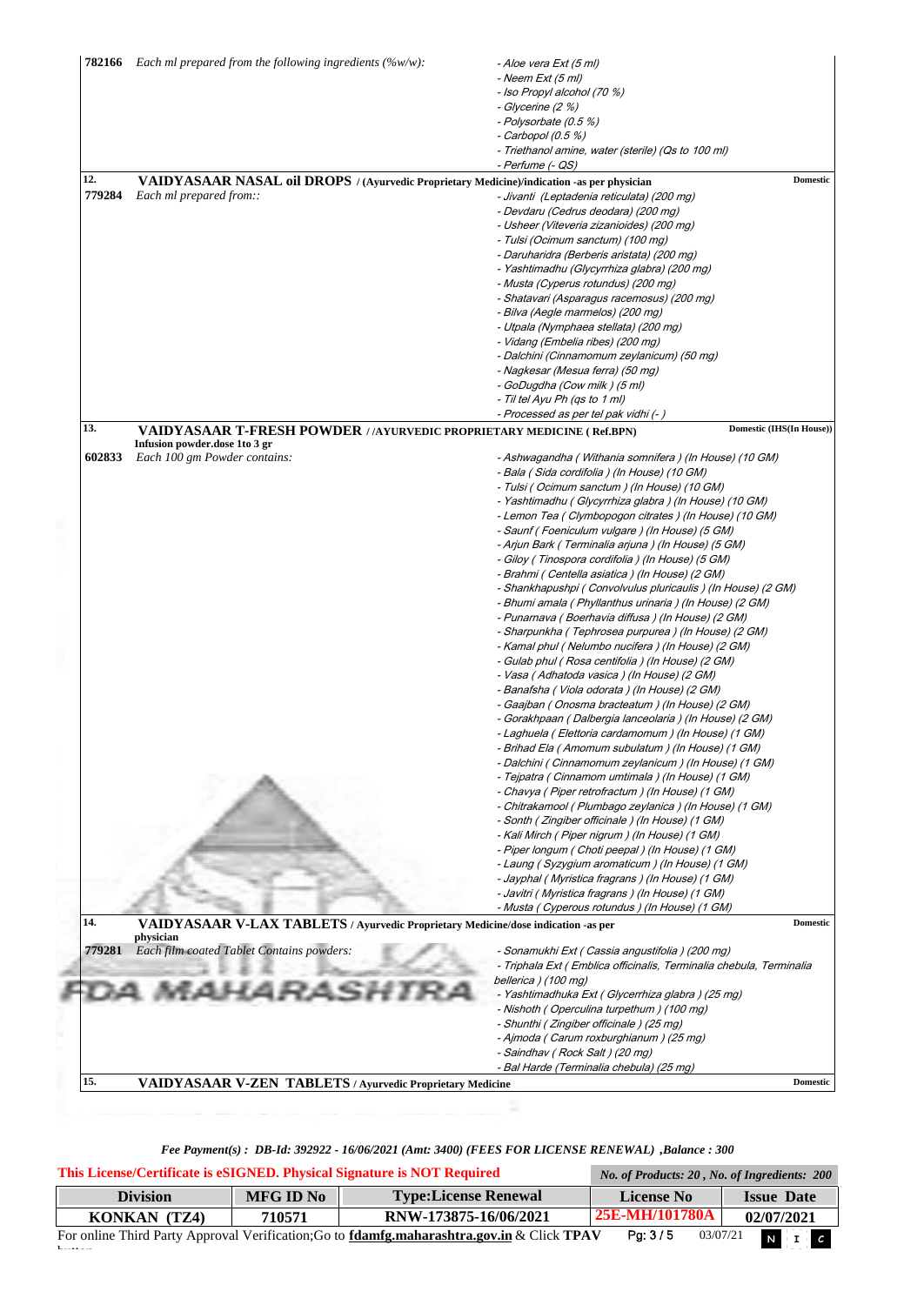|                                                    |  |                                                                                 |                                                                | - Kaucha (Mucuna pruriens) (100 mg)                                  |                                         |                                        |
|----------------------------------------------------|--|---------------------------------------------------------------------------------|----------------------------------------------------------------|----------------------------------------------------------------------|-----------------------------------------|----------------------------------------|
|                                                    |  |                                                                                 |                                                                | - Gokshura (Tribulus terrestris) (100 mg)                            |                                         |                                        |
|                                                    |  |                                                                                 |                                                                | - Ashwagandha (Withenia somnifera) (100 mg)                          |                                         |                                        |
|                                                    |  |                                                                                 |                                                                | - Vidar Ext (Pueraria tuberose) (100 mg)                             |                                         |                                        |
|                                                    |  |                                                                                 |                                                                | - Safed musli extract (Chlorophytum arundinaceum) (100 mg)           |                                         |                                        |
|                                                    |  |                                                                                 |                                                                | - Shuddha Shilajeet (Asphaltum) (50 mg)                              |                                         |                                        |
|                                                    |  |                                                                                 |                                                                | - Bala Ext (Sida cordifolia) (50 mg)                                 |                                         |                                        |
|                                                    |  |                                                                                 |                                                                | - Nagvelli Ext (Piper betle) (25 mg)                                 |                                         |                                        |
|                                                    |  |                                                                                 |                                                                | - Siddha Makardwaj (Generic preparation) (5 mg)                      |                                         |                                        |
|                                                    |  |                                                                                 |                                                                | - Akalkara (Pyrethrum umbelliferum) (10 mg)                          |                                         |                                        |
|                                                    |  |                                                                                 |                                                                | - Jaiphal (Myristica fragrans) (10 mg)                               |                                         |                                        |
| 16.                                                |  | VAIDYASAAR V-ZEN FORTE TABLETS / Ayurvedic Proprietary Medicine/Sch E 1 Caution |                                                                |                                                                      |                                         | <b>Domestic</b>                        |
| 782158                                             |  | Each film coated Tablet Contains Extract:                                       |                                                                | - Kaucha (Mucuna pruriens) (Ref.BPN Pg.No. 357) (100 mg)             |                                         |                                        |
|                                                    |  |                                                                                 |                                                                | - Gokshura (Tribulus terrestris) (Ref.BPN Pg.No.292) (100 mg)        |                                         |                                        |
|                                                    |  |                                                                                 |                                                                | - Ashwagandha (Withenia somnifera) (Ref.BPN Pg.No.393) (100 mg)      |                                         |                                        |
|                                                    |  |                                                                                 |                                                                | - Vidar Ext (Pueraria tuberose) (Ref.BPN Pg.No.388) (100 mg)         |                                         |                                        |
|                                                    |  |                                                                                 |                                                                | - Safed musli extract (Chlorophytum arundinaceum)                    |                                         |                                        |
|                                                    |  |                                                                                 |                                                                | (Ref.BPN.Pg.No.390,391) (100 mg)                                     |                                         |                                        |
|                                                    |  |                                                                                 |                                                                | - Shuddha Shilajeet (Asphaltum) (50 mg)                              |                                         |                                        |
|                                                    |  |                                                                                 |                                                                | - Bala Ext (Sida cordifolia) (Ref.BPN. Pg.No.367) (50 mg)            |                                         |                                        |
|                                                    |  |                                                                                 |                                                                | - Nagvelli Ext (Piper betle) (Ref>BPN Pg.No.272) (25 mg)             |                                         |                                        |
|                                                    |  |                                                                                 |                                                                | - Siddha Makardwaj (Generic preparation) (5 mg)                      |                                         |                                        |
|                                                    |  |                                                                                 |                                                                | - Akalkara (Pyrethrum umbelliferum) (10 mg)                          |                                         |                                        |
|                                                    |  |                                                                                 | - Jaiphal (Myristica fragrans) (Ref.BPN Pg.No.216,218) (10 mg) |                                                                      |                                         |                                        |
| 17.                                                |  | VAIDYASAAR YES JAL LIQUID for mouth wash / Ayurvedic Proprietary Medicine (     |                                                                |                                                                      |                                         | Domestic (IHS(In House))               |
|                                                    |  | Indication - for mouth ulcer & Oral care ) External use only                    |                                                                |                                                                      |                                         |                                        |
| 817535                                             |  | Each 10 ml contains:                                                            |                                                                | - Yashad Bhasma (Generic Preparation) (100 mg)                       |                                         |                                        |
|                                                    |  |                                                                                 |                                                                | - Yashtimadhu Ext (Glycyrrhiza glabra) (25 mg)                       |                                         |                                        |
|                                                    |  |                                                                                 |                                                                | - Triphala Ext (Emblica officinalis, Terminalia belerica, Terminalia |                                         |                                        |
|                                                    |  |                                                                                 |                                                                | chebula) (25 mg)                                                     |                                         |                                        |
|                                                    |  |                                                                                 |                                                                | - Pudina Satva (Mentha piperata) (25 mg)                             |                                         |                                        |
|                                                    |  |                                                                                 |                                                                | - DM Water - QS to make 10 ML (-)                                    |                                         |                                        |
| 18.                                                |  | VAIDYASAAR Y-WASH LIQUID / Ayurvedic Proprietary Medicine (Indication - anti    |                                                                |                                                                      |                                         | Domestic (IHS(In House))               |
|                                                    |  | inflammatory) For External use only.application as per physician                |                                                                |                                                                      |                                         |                                        |
| 817536                                             |  | Each 10 ml prepared from extracts derived from:                                 |                                                                | - Vata (Ficus bengalensis) (500 mg)                                  |                                         |                                        |
|                                                    |  |                                                                                 |                                                                | - Udumbar (Ficus glomerata) (500 mg)                                 |                                         |                                        |
|                                                    |  |                                                                                 |                                                                | - Plaksha (Ficus lacor) (500 mg)                                     |                                         |                                        |
|                                                    |  |                                                                                 |                                                                | - Aswatha (Ficus religiosa) (500 mg)                                 |                                         |                                        |
|                                                    |  |                                                                                 |                                                                |                                                                      |                                         |                                        |
|                                                    |  |                                                                                 |                                                                | - Parisha (Thespesia populenoides) (500 mg)                          |                                         |                                        |
|                                                    |  |                                                                                 |                                                                | - Amla (Emblica officinalis) (500 mg)                                |                                         |                                        |
|                                                    |  |                                                                                 |                                                                | - Haritaki (Terminalia chebula) (500 mg)                             |                                         |                                        |
|                                                    |  |                                                                                 |                                                                | - Bhibitaki (Terminalia belerica ) (500 mg)                          |                                         |                                        |
|                                                    |  | VTOX TABLETS / (AYURVEDIC PROPRIETORY MEDICINE)                                 |                                                                |                                                                      |                                         |                                        |
| 544602                                             |  | Each film coated tablet contains:                                               |                                                                | - Senna Ext (Cassia angustifolia) (In House) (100 mg)                |                                         |                                        |
|                                                    |  |                                                                                 |                                                                | - Ghandharva haritaki churna (Generic preparation) (In House) (100   |                                         | Domestic (IHS(In House))               |
|                                                    |  |                                                                                 |                                                                | mg)                                                                  |                                         |                                        |
|                                                    |  |                                                                                 |                                                                | - Kutki Ext (Picrorhiza kurrooa) (In House) (50 mg)                  |                                         |                                        |
|                                                    |  |                                                                                 |                                                                | - Punarnava Ext (Boerhavia diffusa) (In House) (75 mg)               |                                         |                                        |
| 19.                                                |  |                                                                                 |                                                                | - Draksha Ext (Vitis vinifera) (In House) (50 mg)                    |                                         |                                        |
|                                                    |  |                                                                                 |                                                                | - Bhuiamalaki Ext (Phyllanthus niruri) (In House) (50 mg)            |                                         |                                        |
|                                                    |  |                                                                                 |                                                                | - Saindhav lavan (Rock salt) (In House) (25 mg)                      |                                         |                                        |
|                                                    |  | <b>V-ZEN TABLETS</b> / (AYURVEDIC PROPRIETORY MEDICINE)                         |                                                                |                                                                      |                                         |                                        |
|                                                    |  | Each film coated tablet contains:                                               |                                                                | - Kaucha (Mucuna pruriens) (In House) (150 mg)                       |                                         |                                        |
|                                                    |  |                                                                                 |                                                                | - Shigru Ext (Moringa pterygosperma) (In House) (100 mg)             |                                         |                                        |
|                                                    |  |                                                                                 |                                                                | - Ashwagandha Ext (Withania somnifera) (In House) (100 mg)           |                                         |                                        |
| 544601                                             |  |                                                                                 |                                                                | - Vidarikhand Ext (Pueraria tuberosa) (In House) (100 mg)            |                                         |                                        |
| 20.                                                |  |                                                                                 |                                                                | - Safed musli Ext (Asparagus adscendens) (In House) (100 mg)         |                                         |                                        |
|                                                    |  |                                                                                 |                                                                | - Amla Ext (Emblica officinalis) (In House) (100 mg)                 |                                         |                                        |
|                                                    |  |                                                                                 |                                                                | - Draksha Ext (Vitis vinifera) (In House) (100 mg)                   |                                         |                                        |
|                                                    |  |                                                                                 |                                                                | - Bala Ext (Sida cordifolia) (In House) (50 mg)                      |                                         |                                        |
|                                                    |  |                                                                                 |                                                                | - Marich Ext (Piper nigrum) (In House) (25 mg)                       |                                         |                                        |
|                                                    |  | <b>Staff Name</b>                                                               | <b>Section</b>                                                 |                                                                      | <b>Designation</b>                      | Qual                                   |
|                                                    |  | <b>DR.SANJAY TAMOLI</b>                                                         |                                                                | Capsules, Ayurvedic Drugs, Tail/Ghrit/Ney, Syrup                     | <b>PRODUCTION</b>                       | M.D                                    |
|                                                    |  |                                                                                 |                                                                | Ayurvedic, Quality Assurance, Powder,                                | MANAGER                                 |                                        |
|                                                    |  |                                                                                 |                                                                | Pills/Vati/Gutik Matrica/Tablets, Oitment/Marham/                    |                                         |                                        |
|                                                    |  |                                                                                 |                                                                | Pasao, Pak/Avaleh/Khand Modak/Lakayam, Q.C -                         |                                         |                                        |
|                                                    |  |                                                                                 | Avurvedic<br>Syrup Ayurvedic                                   |                                                                      | <b>HEAD QA &amp;</b>                    | <b>PHD</b>                             |
|                                                    |  | DR.VIJAY N. GOKARN                                                              |                                                                |                                                                      | <b>REGULATORY</b>                       |                                        |
|                                                    |  |                                                                                 |                                                                |                                                                      | <i><b>AFFAIRS</b></i>                   |                                        |
| PAN No.<br>******631L<br>******9180<br>*******285E |  | MR SAMIR SUDAM NIMBALKAR                                                        | <b>Ayurvedic Drugs</b>                                         |                                                                      | <b>PRODCUTION</b>                       | Domestic (IHS(In House))<br><b>MSC</b> |
| ******522H                                         |  | NISHIGANDHA JAGANNATH SAWANT                                                    | $Q.C$ - Ayurvedic                                              |                                                                      | <b>MANGER</b><br><b>QUALITY CONTROL</b> | <b>BSC</b>                             |

| This License/Certificate is eSIGNED. Physical Signature is NOT Required | No. of Products: 20, No. of Ingredients: 200 |                                                                                                          |                     |                   |
|-------------------------------------------------------------------------|----------------------------------------------|----------------------------------------------------------------------------------------------------------|---------------------|-------------------|
| <b>Division</b>                                                         | <b>MFG ID No</b>                             | <b>Type:License Renewal</b>                                                                              | <b>License No</b>   | <b>Issue Date</b> |
| KONKAN (TZ4)                                                            | 710571                                       | RNW-173875-16/06/2021                                                                                    | 25E-MH/101780A      | 02/07/2021        |
| $1 - \epsilon$                                                          |                                              | For online Third Party Approval Verification; Go to <b>fdamfg.maharashtra.gov.in</b> & Click <b>TPAV</b> | Pa: 4/5<br>03/07/21 | $N$ $\Box$ $c$    |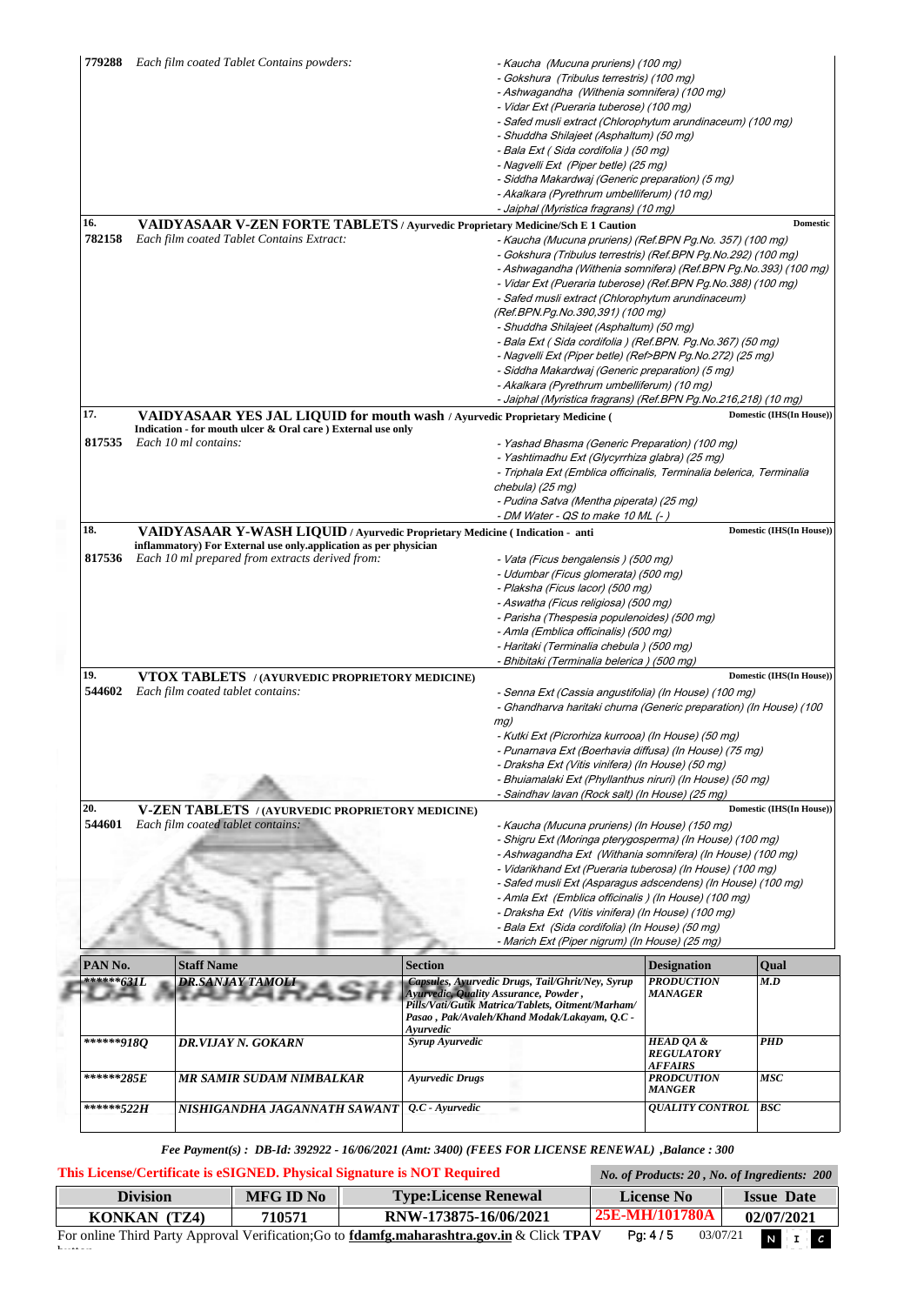### **This License has been RENEWED wef 02/05/2021 and valid up to 01/05/2026**

#### **Terms and Conditions**

1) Licensee should comply with all the provisions of Drugs & Cosmetics Act, 1940 & Rules 1945 as amended up to dt. 2) Licensee should comply with all the provisions of Drugs (Price Control) Order 2013 as amended up to dt (wherever applicable).

3) Licensee should abide by all the provisions of Drugs & Magic Remedies (Objectionable Advertisement) Act, 1954 & Rules 1955 as amended up to date

4) Licensee should not manufacture any drug/cosmetic by a name belonging to another manufacturer

5) Licensee should not manufacture or sell drugs/cosmetics even if it is included in the approved list of product, if it is or as and when banned by Licensing Authority or Drugs Controller General of India or Government of India.

6) The permission is granted subject to the condition that, the product is safe, for use in context of pharmaceutical Aids, Additions and excipient used in the formulation

7) Any addition thereto or any deletion therefore will not be carried out without permission of Licensing Authority



**DR RAKESH N TIRPUDE e-Signed on 02-07-2021 16:38** 

**TPAV # 1525153924** 

 $\mathbf{b}$ 



کارها

**Dr Rakesh N. Tirpude Licensing Authority Food & Drugs Administration KONKAN Division, Maharashtra State** 

**Applicant : VAIDYASAAR PRO MARKETING PVT LTD(710571) 206, CORPORATE PARK SECTOR,, 18, VASHI, NAVI MUMBAI - 400703, NAVI MUMBAI - 400703 Taluka: VASHI , District: Thane-Zone7**

**Being Manufactured at: ABHINAV HEALTHCARE PRODUCTS PVT. LTD 705441) SURVEY NO 298 A,VILLAGE NEHROLI,WADA NEHROLI-421312 District: Thane-Zone4**



| This License/Certificate is eSIGNED. Physical Signature is NOT Required |                 |           |                                                                                                          | No. of Products: 20, No. of Ingredients: 200 |                         |
|-------------------------------------------------------------------------|-----------------|-----------|----------------------------------------------------------------------------------------------------------|----------------------------------------------|-------------------------|
|                                                                         | <b>Division</b> | MFG ID No | <b>Type:License Renewal</b>                                                                              | License No                                   | <b>Issue Date</b>       |
|                                                                         | KONKAN (TZ4)    | 710571    | RNW-173875-16/06/2021                                                                                    | <b>25E-MH/101780A</b>                        | 02/07/2021              |
|                                                                         |                 |           | For online Third Party Approval Verification; Go to <b>fdamfg.maharashtra.gov.in</b> & Click <b>TPAV</b> | Pa: 5/5                                      | $N$ $I$ $C$<br>03/07/21 |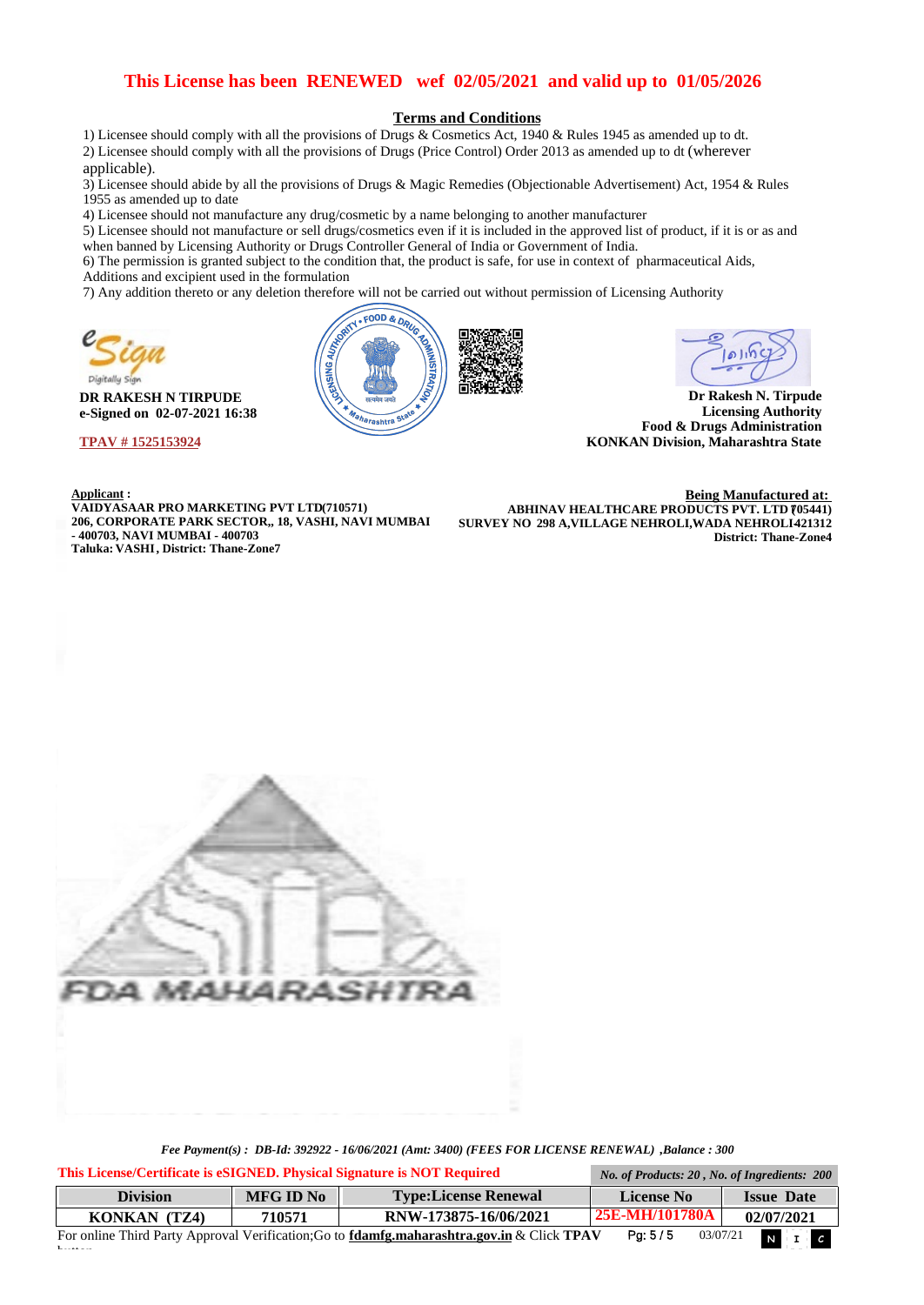## Regd. AD | By Hand Delivery **Food & Drugs Administration (Maharashtra State)**



**Letter No: MH/TZ4/PRP/1037216** Food & Drugs Administration, KONKAN Division OFFICE OF JOINT COMMISSIONER [K.D] 4TH FL.ESIC BLD,WAGLE ESTATE Thane - 400604

# **Additional Product Permission**

#### **710571- VAIDYASAAR PRO MARKETING PVT LTD**

**206, CORPORATE PARK SECTOR,, 18, VASHI, NAVI MUMBAI - 400703, NAVI MUMBAI - 400703**

**PERMISSION No : 1037216 Dt : 25/01/2017**

**Taluka: VASHI , District: Thane-Zone7**

#### **Ref :-** Your Inward Application **vide Inward ID :- 58370 Dated :- 31/12/2016**

With reference to your Inward application, we have to inform you that your said application is considered  $\&$ following *PRODUCTS PERMISSION* have been granted, under the following *LICENSES*.

| <b>Type</b>                                                                         | Form | LIC No / Validity | <b>First Issue /</b><br>Rnw |
|-------------------------------------------------------------------------------------|------|-------------------|-----------------------------|
| L-ABHINAV HEALTHCARE PRODUCTS PVT. LTD (TZ4-WADA NEH(705441)                        | 25E  | MH/101780A        | 02/05/2016                  |
| SURVEY NO 298 A.VILLAGE NEHROLI.WADA NEHROLI - 421312. Tal: Wada. Dist: Thane-Zone4 |      | 01/05/2021        | 02/05/2016                  |

| Prod   | <b>Name of Drugs</b>                                                                   |                          |
|--------|----------------------------------------------------------------------------------------|--------------------------|
| ı.     | VAIDYASAAR HAIR OIL //AYURVEDIC PROPRIETARY MEDICINE)                                  | Domestic (IHS(In House)) |
| 577591 | <b>EACH 100 ML PREPARED FROM:</b><br>- Amla ( Emblica officinalis ) (In House) (20 GM) |                          |
|        | - Bhringraj ( Eclipta alba ) (In House) (20 GM)                                        |                          |
|        | - Vat (Ficus Bengalensis) (In House) (10 GM)                                           |                          |
|        | - Japa (Hibiscus rosa sinences) (In House) (5 GM)                                      |                          |
|        | - Bramhi ( Bacopa monnieri ) (In House) (5 GM)                                         |                          |
|        | - Musta ( Cyperus rotundus ) (In House) (5 GM)                                         |                          |
|        | - Neem (Azadirachta indica) (In House) (5 GM)                                          |                          |
|        | - Methi (Trigonella foenum graecum) (In House) (2.5 GM)                                |                          |
|        | - Kumari (Aloe vera ) (In House) (2.5 GM)                                              |                          |
|        | - Ksheer ( Milk ) (In House) (50 ml)                                                   |                          |
|        | - Narikel dugdha (Coconut milk) (In House) (10 ml)                                     |                          |
|        | - Narikel Tel (coconut oil) (In House) (60 %)                                          |                          |
|        | - Til tel (Sesame oil) (In House) (40 %)                                               |                          |
|        | - Fragrance (- )                                                                       |                          |

### **Terms and Conditions**

1) Licensee should comply with all the provisions of Drugs & Cosmetics Act, 1940 & Rules 1945 as amended up to dt. 2) Licensee should comply with all the provisions of Drugs (Price Control) Order 2013 as amended up to dt (wherever applicable).

3) Licensee should abide by all the provisions of Drugs & Magic Remedies (Objectionable Advertisement) Act, 1954 & Rules 1955 as amended up to date

4) Licensee should not manufacture any drug/cosmetic by a name belonging to another manufacturer

 5) Licensee should not manufacture or sell drugs/cosmetics even if it is included in the approved list of product, if it is or as and when banned by Licensing Authority or Drugs Controller General of India or Government of India.

6) The permission is granted subject to the condition that, the product is safe, for use in context of pharmaceutical Aids, Additions and excipient used in the formulation

7) Any addition thereto or any deletion therefore will not be carried out without permission of Licensing Authority



**Dr. S.V Walchale State Licensing Authority Food & Drugs Administration KONKAN Division, Maharashtra State** 

**This License/Certificate is eSIGNED with Seeding from AADHAR via UIDAI Server. Physical Signature is NOT Required** *Fee Payment(s) : DB-Id: 164861 - 31/12/2016 (Amt: 100) Balance : 0 COL-Colour, FLV-Flavour,PRV-Preservative,REA-Reagent* 

| <b>Division</b> | <b>MFG ID No</b> | <b>Type:Additional Product Permission PERMISSION No</b>                                                |                      | <b>Issue Date</b>    |
|-----------------|------------------|--------------------------------------------------------------------------------------------------------|----------------------|----------------------|
| KONKAN (TZ4)    | 710571           | PRP-58370-31/12/2016                                                                                   | 1037216              | 25/01/2017           |
|                 |                  | For online Third Party Approval Verification; Go to <b>xinindia.gov.in</b> & Click <b>TPAV</b> button. | $Pg: 1/1$ (25/01/17) | $N$ $\mathbf{F}$ $c$ |